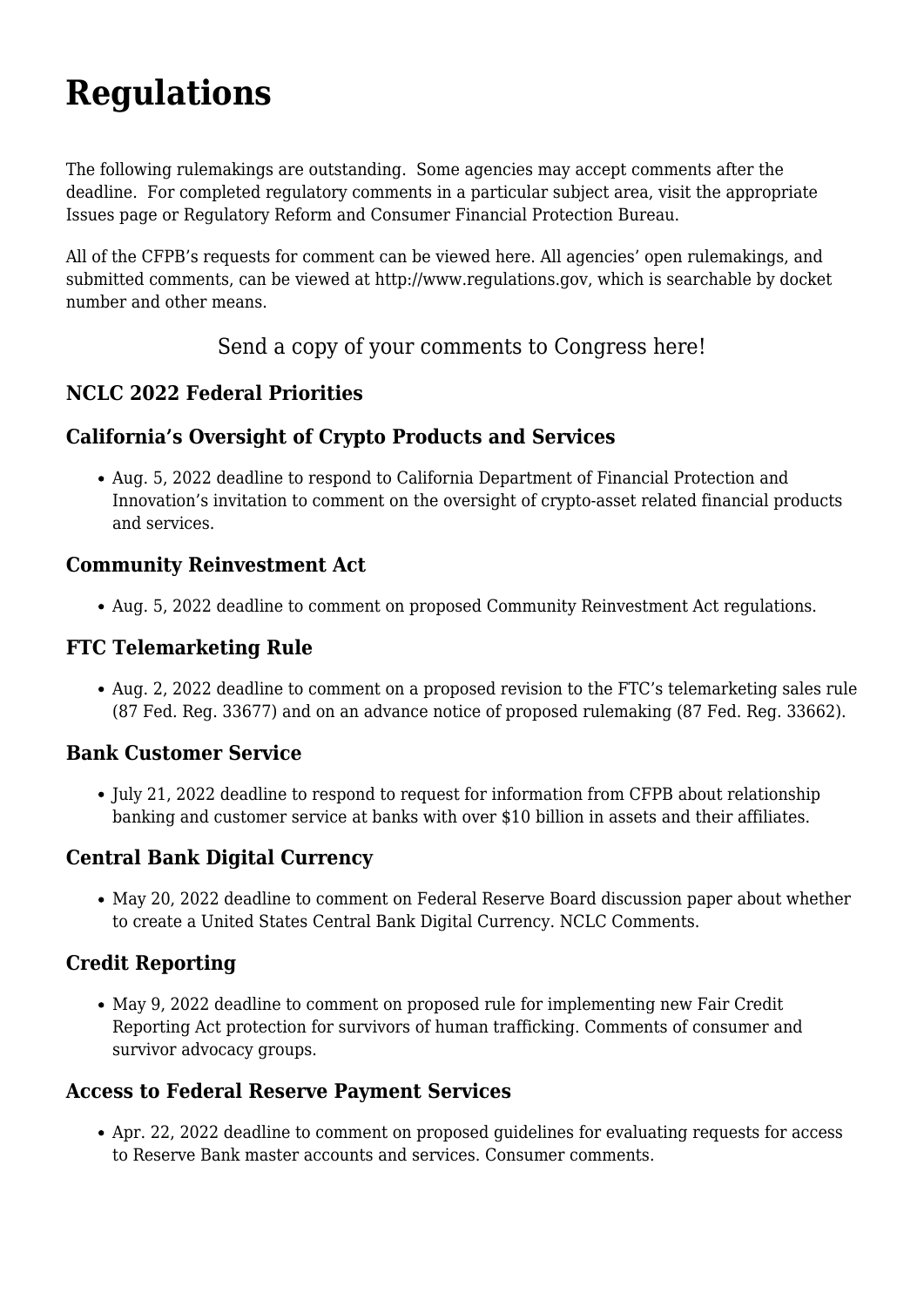# **Junk Fees**

Apr. 11, 2022 extended deadline to respond to CFPB [request for information](https://files.consumerfinance.gov/f/documents/cfpb_fees-imposed-by-providers-of-consumer-financial-products-services_rfi_2022-01.pdf) about excessive fees. [NCLC Comments](https://bit.ly/junk-fee-cmt).

#### **Buy Now Pay Later Loans**

- Mar. 25, 2022 deadline to submit comments to the CFPB on buy now, pay later products. [Coalition comments](https://bit.ly/BNPLcomments-short). [NCLC comments.](https://bit.ly/BNPLcomments-long)
- Feb. 14, 2022 deadline to submit comments to FINCEN on Bank Secrecy Act Regulations and Guidance. [NCLC comments.](https://www.nclc.org/images/pdf/banking_and_payment_systems/payment-fraud/FinCEN_AML_comments.pdf)

#### **Energy and Utility – Water Assistance**

Dec. 27, 2021 deadline to comment on [reporting and data collection](https://www.federalregister.gov/documents/2021/10/26/2021-23271/expedited-omb-review-and-public-comment-office-of-community-services-data-collection-for-the-low) for the new Low Income Household Water Assistance Program (LIHWAP).

#### **Big Tech Payments**

Dec. 21, 2021 extended deadline to [submit comments](https://www.federalregister.gov/documents/2021/11/05/2021-24176/notice-and-request-for-comment-regarding-the-cfpbs-inquiry-into-big-tech-payment-platforms) to the CFPB on how big tech payment systems use personal payments data, manage data access, and protect (or do not protect) consumers.

#### **FHA mortgages and LIBOR**

Dec. 6, 2021 deadline to [comment](https://www.federalregister.gov/d/2021-21512) on HUD's proposed rulemaking regarding a replacement index for existing FHA loans that use the LIBOR.

#### **Surprise Medical Bills**

Dec. 6, 2021 deadline to comment on [interim final rules](https://www.federalregister.gov/documents/2021/10/07/2021-21441/requirements-related-to-surprise-billing-part-ii) by HHS implementing the No Surprises Act to address surprise medical bills.

## **Interagency Guidance on Third-Party Relationships**

Oct. 18, 2021 [extended deadline](https://www.federalreserve.gov/newsevents/pressreleases/bcreg20210907a.htm) to submit comments to the federal banking agencies on [proposed guidance](https://www.govinfo.gov/content/pkg/FR-2021-07-19/pdf/2021-15308.pdf) governing risk management of third-party relationships, including partnerships with fintechs. [Consumer comments](https://www.nclc.org/images/pdf/high_cost_small_loans/3rd_party_guidance_group_comments.pdf).

#### **Fed Faster Payment Rules**

Sept. 9, 2021 deadline to submit comments on [proposed rules](https://www.govinfo.gov/content/pkg/FR-2021-06-11/pdf/2021-11759.pdf) by the Federal Reserve Board governing payments made on the new Fed faster payments platform. [Coalition](https://bit.ly/FedNowCoalitionComments), [NCLC,](https://bit.ly/FedNowNCLC-NCRC-NCL) and [joint consumer-industry comments](https://www.nclc.org/images/pdf/banking_and_payment_systems/fintech/Reg_J_Fed_Now_joint_comments.pdf).

## **Financial Institutions' use of Cryptocurrency**

• July 16, 2021 deadline to respond to [request for information](https://www.fdic.gov/news/press-releases/2021/pr21046a.pdf) from the FDIC on current and potential digital asset (cryptocurrency) use cases involving financial institutions and their affiliates.

#### **Access to Fed Accounts and Services**

• July 12, 2021 deadline to submit comments on proposed quidelines for the Federal Reserve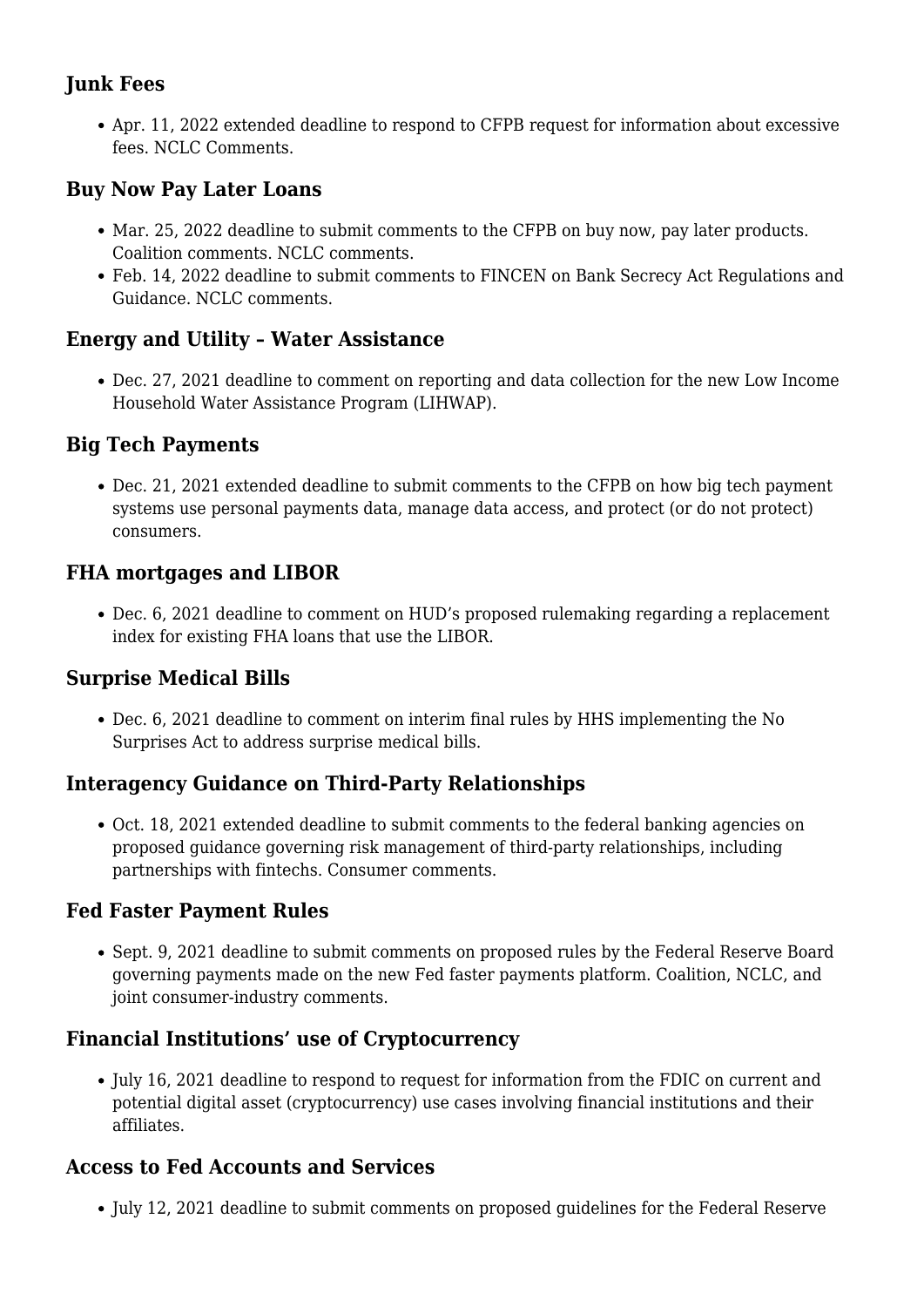Board to evaluate access by banks and other entities to Federal Reserve master accounts and other services. [Group Comments.](https://www.nclc.org/images/pdf/banking_and_payment_systems/Group_Comments_Fed_Reserve_Acct_Service.pdf)

## **Financial Institutions' AI Usage**

July 1, 2021 deadline to respond to the CFPB's [request for comments](https://www.regulations.gov/document/CFPB-2021-0004-0001) on Financial Institutions' use of Artificial Intelligence, including Machine Learning. [Deadline extension notice](https://files.consumerfinance.gov/f/documents/cfpb_ai-extend-comment_rfi_2021-05.pdf). [NCLC](https://www.nclc.org/images/pdf/credit_reports/comments_RFI_AI.pdf) [Comments](https://www.nclc.org/images/pdf/credit_reports/comments_RFI_AI.pdf). [Group Comments](https://www.nclc.org/images/pdf/credit_reports/group_AI_RFI_letter.pdf).

#### **Dark Patterns**

May 29, 2021 deadline to respond to the FTC's [request for comments](https://www.regulations.gov/document/FTC-2021-0019-0001) on Dark Patterns topics ahead of their *Bringing Dark Patterns to Light* workshop.

#### **Activities by Credit Union Subsidiaries**

Mar. 29, 2021 deadline to respond to [proposed rule](https://www.federalregister.gov/documents/2021/02/26/2021-01398/credit-union-service-organizations-cusos) by National Credit Union Administration expanding the permissible activities and services for credit union subsidiaries to include originating any type of loan that a Federal credit union (FCU) may originate. [Joint Comments](https://www.nclc.org/images/pdf/high_cost_small_loans/payday_loans/NCUA_CUSO_Comment.pdf).

#### **Priorities for New CA Dept. of Financial Protection and Innovation**

• Mar. 8, 2021 deadline to respond to California Department of Financial Protection and Innovation's [request for comments](https://dfpi.ca.gov/california-consumer-financial-protection-law/california-consumer-financial-protection-law-regulations-legislation-opinions-and-releases/) on areas for potential rulemakings. Consumer comments on [general priorities](https://www.nclc.org/images/pdf/high_cost_small_loans/payday_loans/CA_DFPI_Priorities_Comment.pdf), [earned wage access products,](https://www.nclc.org/images/pdf/high_cost_small_loans/payday_loans/CRL_CA_DFPI_EWA_Comments.pdf) and [income share agreements.](https://www.nclc.org/images/pdf/high_cost_small_loans/payday_loans/CA_DFPI_ISA_Commets.pdf)

#### **SSA Use of Equifax Data for Payroll Information**

Feb. 18, 2021 deadline for comments on [Social Security Administration's notification](https://www.federalregister.gov/documents/2021/01/19/2021-01026/use-of-electronic-payroll-data-to-improve-program-administration) re: use of Equifax's Work Number subsidiary to screen SSI and SSDI recipients. [Advocacy Group](https://www.nclc.org/images/pdf/credit_reports/Comments_Equifax_Data_Matching.pdf) [Comments](https://www.nclc.org/images/pdf/credit_reports/Comments_Equifax_Data_Matching.pdf).

#### **Federal Reserve Board Community Reinvestment Act Regulations**

Feb. 16, 2021 deadline for comments on [Federal Reserve System's advanced notice of](https://www.federalregister.gov/documents/2020/10/19/2020-21227/community-reinvestment-act) [proposed rulemaking](https://www.federalregister.gov/documents/2020/10/19/2020-21227/community-reinvestment-act) on the Community Reinvestment Act. [NCLC Comments.](https://www.nclc.org/images/pdf/rulemaking/Comments_CRA_ANPR.pdf) [Group](https://www.nclc.org/images/pdf/rulemaking/CRA_ANPR_Group_Comments.pdf) [Comments](https://www.nclc.org/images/pdf/rulemaking/CRA_ANPR_Group_Comments.pdf).

#### **Overdraft Fees by Federal Credit Unions**

Feb. 16, 2021 deadline to comment on [proposal by National Credit Union Administration](https://www.federalregister.gov/documents/2021/01/15/2020-28280/overdraft-policy) to permit longer time periods of negative balances. [Consumer comments](https://www.nclc.org/images/pdf/rulemaking/Consumer_Comment_NCUA_Proposed_Overdraft_Rule.pdf).

#### **Consumer Access to Financial Records**

Feb. 4, 2021 deadline for [comments](https://www.regulations.gov/document?D=CFPB-2020-0034-0001) on CFPB's advanced notice of proposed rulemaking on consumer access to financial records. [Consumer group comments](https://www.nclc.org/images/pdf/credit_reports/Comments_CFPB_1033_ANPR.pdf).

#### **Fair Access to Financial Services**

Jan. 4, 2021 deadline to comment on [OCC's proposed rule](https://www.federalregister.gov/documents/2020/11/25/2020-26067/fair-access-to-financial-services) on fair access by lenders to banking services. [Consumer comments.](https://www.nclc.org/images/pdf/high_cost_small_loans/payday_loans/OCC_bank_proposal_opposition.pdf)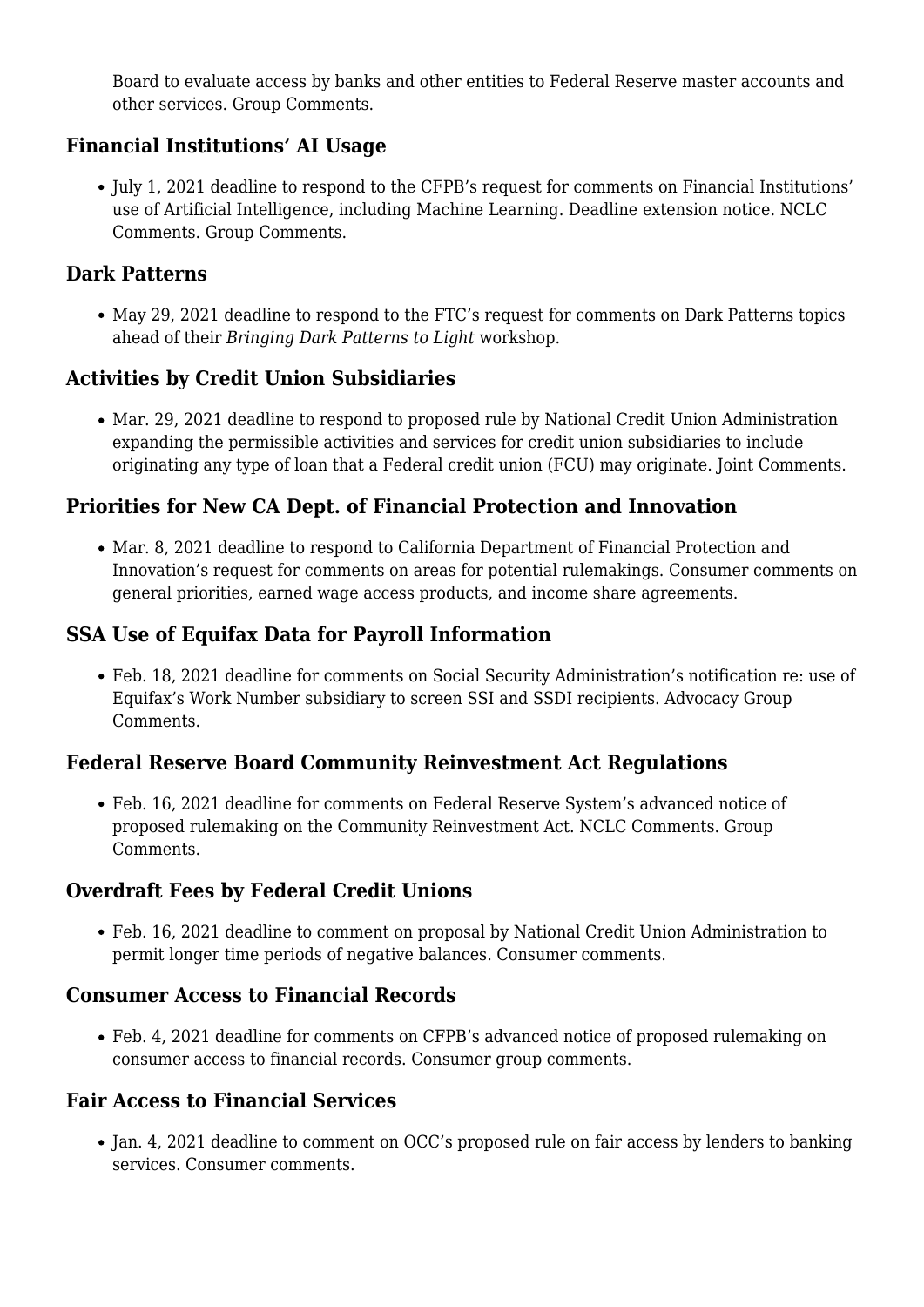# **State Regulation of Nonbank Mortgage Servicers**

Dec. 31, 2020 deadline to comment to the Conference of State Bank Supervisors on [proposed](https://www.csbs.org/system/files/2020-09/FinalProposedPrudentialStandardsForComment-2020_1.pdf?source=email) [regulation o](https://www.csbs.org/system/files/2020-09/FinalProposedPrudentialStandardsForComment-2020_1.pdf?source=email)f standards for nonbank mortgage servicers. [NCLC Comments.](https://www.nclc.org/images/pdf/rulemaking/CSBS_NCLC_Comments.pdf)

#### **Payday Loan Disclosures**

Dec. 14, 2020 deadline to respond to CFPB's request for comments on its [plan](https://beta.regulations.gov/document/CFPB-2020-0035-0001) to collect information for payday loan disclosure testing. [Consumer comments.](https://www.nclc.org/images/pdf/high_cost_small_loans/payday_loans/CFPB_Payday_Disclosure_Testing.pdf)

## **Equal Credit Opportunity Act**

Dec. 1, 2020 deadline to response to CFPB [request for information](https://www.federalregister.gov/documents/2020/08/03/2020-16722/request-for-information-on-the-equal-credit-opportunity-act-and-regulation-b#open-comment) on opportunities to prevent credit discrimination, encourage responsible innovation, promote fair, equitable, and nondiscriminatory access to credit, address potential regulatory uncertainty, and develop viable solutions to regulatory compliance challenges under the Equal Credit Opportunity Act (ECOA) and Regulation B. [Group Comments.](https://www.nclc.org/images/pdf/rulemaking/CFPB-ECOA-RFI-Comment-Letter.pdf)

#### **CDFI Certification**

Nov. 5, 2020 extended deadline to respond to [proposed changes](https://www.cdfifund.gov/programs-training/certification/cdfi/Pages/CertificationPRA.aspx) by the Treasury Department CDFI Fund to the CDFI Certification Application. [Group Comments](https://www.nclc.org/images/pdf/rulemaking/Comments_DFI_Certification.pdf).

#### **Dept. of Education Rulemaking and Guidance Procedures**

Nov. 4, 2020 deadline to comment to the Department of Education's [Rulemaking and Guidance](https://beta.regulations.gov/document/ED-2020-OGC-0150-0001) [Procedures.](https://beta.regulations.gov/document/ED-2020-OGC-0150-0001)

## **Credit Cards**

Oct. 27, 2020 deadline to respond to [request for information](https://www.regulations.gov/document?D=CFPB_FRDOC_0001-0831) about a 10-year review of the credit card market and Credit CARD Act. [NCLC Comments.](https://www.nclc.org/images/pdf/rulemaking/Comments_CFPB_RFA_RFI_CARD_Act.pdf)

## **Dodd-Frank Mortgage Ability-to-Repay Rule on the Qualified Mortgage**

- Oct. 1, 2020 deadline to comment on the CFPB's [proposed rule](https://www.consumerfinance.gov/policy-compliance/notice-opportunities-comment/open-notices/qualified-mortgage-definition-under-truth-lending-act-regulation-z-seasoned-qm-loan-definition/) expanding the Dodd-Frank Ability to Repay rule for Qualified Mortgages to presume that a loan receives a safe harbor if it performs for three years and meets certain additional requirements. [NCLC-CFA long](https://www.nclc.org/images/pdf/foreclosure_mortgage/dodd-frank/NCLC_CFA_Comments_CFPB_QM_Seasoning.pdf) [comments](https://www.nclc.org/images/pdf/foreclosure_mortgage/dodd-frank/NCLC_CFA_Comments_CFPB_QM_Seasoning.pdf). [Short comments](https://www.nclc.org/images/pdf/foreclosure_mortgage/dodd-frank/Short-Seasoning-Comments.pdf)
- Sept. 8, 2020 deadline to comment on the CFPB's [proposed rule](https://www.consumerfinance.gov/policy-compliance/notice-opportunities-comment/open-notices/qualified-mortgage-definition-under-truth-lending-act-general-qm-loan-definition/) changing the Dodd-Frank Ability to Repay rule for Qualified Mortgages by replacing the current debt-to-income ratio threshold with a pricing-based threshold. [NCLC, CFA and Prosperity Now long comments;](https://www.nclc.org/images/pdf/foreclosure_mortgage/dodd-frank/NCLC-Joint-Long-QM-Comments.pdf) [Coalition shorter comments with terms sheet.](https://www.nclc.org/images/pdf/foreclosure_mortgage/dodd-frank/Civil-Rights-Consumer-QM-Letter-and-Terms.pdf)
- Aug. 10, 2020 deadline to comment on the CFPB's [proposed rule](https://www.consumerfinance.gov/policy-compliance/notice-opportunities-comment/archive-closed/qualified-mortgage-definition-under-truth-lending-act-regulation-z-extension-sunset-date/) regarding the extension of the sunset date for the Dodd-Frank Ability to Repay rule Qualified Mortgage patch for GSE loans. [Comments](https://www.nclc.org/images/pdf/foreclosure_mortgage/dodd-frank/QM-Patch-Extension-Comments.pdf) submitted by NCLC and Consumer Federation of America.

## **FDIC Certification of Bank Fintech Partners**

• Sept. 22, 2020 deadline to respond to FDIC [Request for Information](https://www.federalregister.gov/documents/2020/07/24/2020-16058/request-for-information-on-standard-setting-and-voluntary-certification-for-models-and-third-party) on Standard Setting and Voluntary Certification for Models and Third-Party Providers of Technology and Other Services. [Comments](https://www.nclc.org/images/pdf/rulemaking/FDIC-SSO-comments-NCLC-CRL.pdf) submitted by NCLC and the Center for Responsible Lending.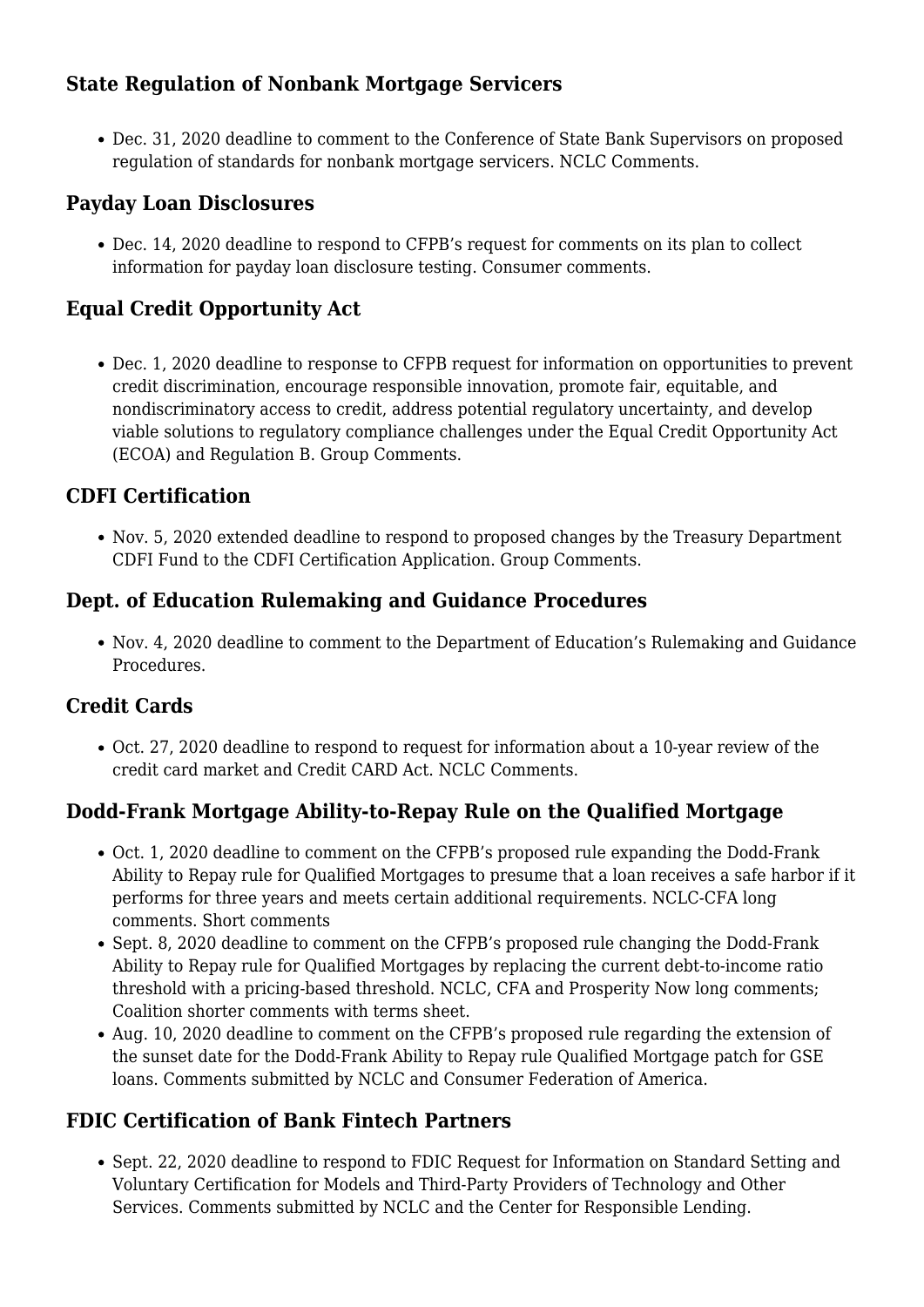## **CDFI Small Dollar Loan Program**

• Sept. 10, 2020 deadline to respond to Treasury Department CDFI Fund [Request for](https://www.federalregister.gov/documents/2020/07/27/2020-16213/small-dollar-loan-program) [Information:](https://www.federalregister.gov/documents/2020/07/27/2020-16213/small-dollar-loan-program) Small Dollar Loan Program on criteria for grants for Loan Loss Reserves and Technical Assistance (TA) to enable Certified CDFIs to establish and maintain small dollar loan programs. [Consumer comments](https://www.nclc.org/images/pdf/high_cost_small_loans/payday_loans/Comment-to-CDFI-Fund-on-Small-Dollar-Loan-Grant-RFI.pdf).

## **Interest Rate Preemption and the "True Lender"**

Sept. 3, 2020 deadline to comment on [OCC proposed rule](https://www.regulations.gov/document?D=OCC-2020-0026-0001) identifying when a bank is the true lender for purposes of interest rate preemption. [NCLC press release](https://www.nclc.org/media-center/occ-proposal-would-turn-state-interest-rate-limits-into-a-dead-letter-causing-explosion-of-rent-a-bank-payday-lending-that-will-devastate-struggling-families.html) criticizing proposal. [Group long comments](http://bit.ly/OCC-natl-banks-lenders) opposing proposal and [press release](https://www.nclc.org/media-center/consumer-civil-rights-advocates-to-occ-your-proposed-true-lender-rule-would-help-fraudulent-predatory-lenders-evade-state-interest-rate-laws-that-protect-families.html); [shorter comments](http://bit.ly/short-OCC-natl-banks-lenders) from 100-plus groups opposing proposal.

## **CFPB Advisory Opinions**

• Aug. 21, 2020 deadline to comment on new [advisory opinion program](https://www.regulations.gov/document?D=CFPB-2020-0019-0001). [Consumer comments.](https://www.nclc.org/images/pdf/regulatory_reform/advisory-opinion-cfpb-consumer-comments-2020.pdf)

## **CFPB Debt Collection Rules**

- Aug. 4, 2020 deadline to comment on [proposed supplemental CFPB debt collection rules re:](https://www.federalregister.gov/documents/2020/03/03/2020-03838/debt-collection-practices-regulation-f) [disclosures on time-barred debt.](https://www.federalregister.gov/documents/2020/03/03/2020-03838/debt-collection-practices-regulation-f) [NCLC long comments;](https://bit.ly/NCLC-supplemental-debt-comments) [shorter coalition comments](https://www.nclc.org/images/pdf/debt_collection/Time-Barred-Debt-Consumer-Coalition-Comments.pdf); [Press](https://www.nclc.org/media-center/cfpb-proposal-allows-abusive-zombie-debt-collection-to-continue.html) [release](https://www.nclc.org/media-center/cfpb-proposal-allows-abusive-zombie-debt-collection-to-continue.html)
- Sept. 18, 2019 deadline to comment on [proposed CFPB debt collection rules](https://www.regulations.gov/searchResults?rpp=25&po=0&s=CFPB%E2%80%932019%E2%80%930022&fp=true&ns=true). [NCLC and](http://bit.ly/com-debt-col) [consumer groups comments](http://bit.ly/com-debt-col) and [shorter coalition comments](http://bit.ly/short-debt-col-com).

## **Bank Use of Digital Technology and Innovation**

Aug. 3, 2020 deadline to respond to OCC [request for comment](https://www.occ.gov/news-issuances/news-releases/2020/nr-occ-2020-76.html) on advance notice of proposed rulemaking on banking issues related to digital technology and innovation. [NCLC comments](https://www.nclc.org/images/pdf/rulemaking/2020-OCC-fintech-NCLC-comments.pdf). [Shorter Coalition Civil Rights comments](https://www.nclc.org/images/pdf/rulemaking/OCC-ANPR-Group-Civil-Rights-Comment.pdf).

## **FDIC Insurance for Industrial Loan Companies**

• July 1, 2020 extended deadline to comment on FDIC's [proposed a rule](https://www.regulations.gov/document?D=FDIC-2020-0033-0001) governing deposit insurance applications for industrial loan companies. [Group comments](https://www.nclc.org/images/pdf/rulemaking/ILC_Comment_FDIC_July-2020.pdf) opposing proposal.

## **CFPB Taskforce on Federal Consumer Financial Law**

• June 1, 2020 deadline to comment on the [request for information](https://www.regulations.gov/docket?D=CFPB-2020-0013) from the CFPB Taskforce on Federal Consumer Financial Law. [Consumer comments.](https://bit.ly/ltr-CFPB-law-taskforce)

## **Regulatory Enforcement and Adjudication**

• March 16, 2020 deadline comment on [request for information](https://www.federalregister.gov/documents/2020/01/30/2020-01632/improving-and-reforming-regulatory-enforcement-and-adjudication) by the Office of Management and Budget on improving and/or reforming regulatory enforcement and adjudication and ensuring adequate due process in regulatory enforcement and adjudication.

## **Community Reinvestment Act**

March 9, 2020 deadline to submit comments on proposed amendments to regulations implementing the Community Reinvestment Act. [NCLC comments.](https://www.nclc.org/images/pdf/NCLC_CRA-Letter-1-28-20.pdf)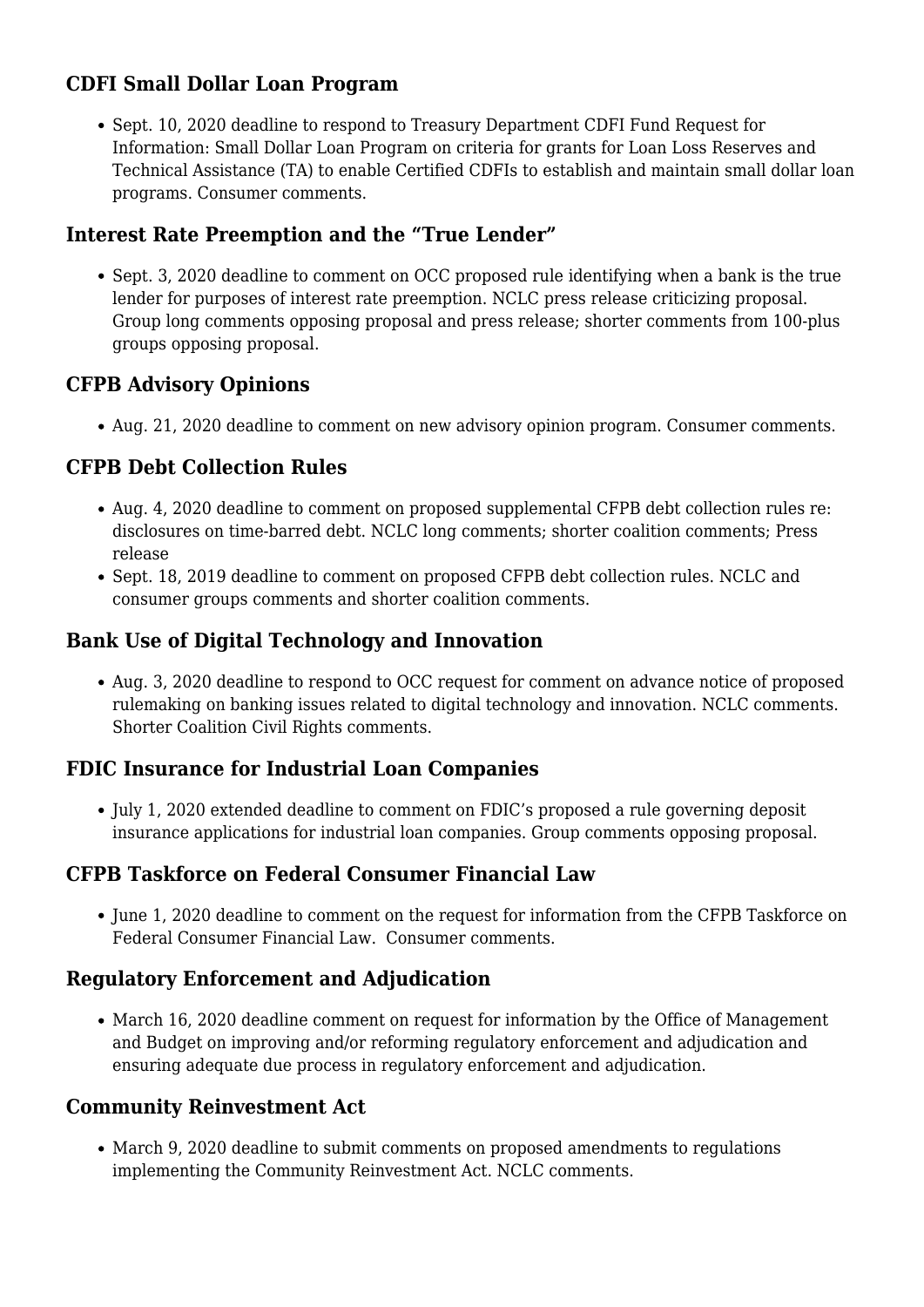## **Rent-a-Bank Lending**

- Feb. 4, 2020 deadline to comment on similar [proposed rule](https://www.regulations.gov/document?D=FDIC-2019-0147-0001) from the FDIC. [Group long](http://bit.ly/FDIC-RentaBank-comments) [comments.](http://bit.ly/FDIC-RentaBank-comments) [Short comments.](https://www.nclc.org/images/pdf/rulemaking/comment-groups-fdic-rentabank-feb2020.pdf)
- Ian. 21, 2020 deadline to comment on a [proposed rule f](https://www.regulations.gov/document?D=OCC-2019-0027-0001)rom the OCC allowing a bank to immediately sell a loan to a state-regulated entity that may continue to charge the contract rate despite state law. [Coalition comments](http://bit.ly/comm-occ-rb) and [Consumer and Civil Rights Groups long](http://bit.ly/comm-occ-app) [comments](http://bit.ly/comm-occ-app).

#### **CFPB Mortgage Disclosures**

• January 21, 2020 deadline to respond for [CFPB's request for comments](https://www.federalregister.gov/documents/2019/11/22/2019-25260/request-for-information-regarding-the-integrated-mortgage-disclosures-under-the-real-estate) on its plan for assessing the TILA/RESPA Integrated Disclosure (TRID) rule. [Consumer comments](https://www.nclc.org/images/pdf/rulemaking/comments-trid-fr64436.pdf).

#### **Fed Faster Payment System**

• Nov. 7, 2019 deadline to [comment](https://www.regulations.gov/document?D=FRS-2019-0247-0001) on the Federal Reserve Board'[s proposal](https://www.regulations.gov/document?D=FRS-2019-0247-0001) to develop a new interbank real-time faster payment service. [Consumer](https://www.nclc.org/images/pdf/cons-protection/consumer-comments-interbank-settlements-nov2019.pdf) and [broader coalition comments.](https://www.nclc.org/images/pdf/cons-protection/coalition-letter-interbank-settlements.pdf)

#### **Model Money Services Businesses Language**

• Nov. 1, 2019 deadline to comment on [model language](https://www.csbs.org/msblawcomments) for state money services businesses laws drafted by the Conference of State Bank Supervisors. [Consumer comments.](https://www.nclc.org/images/pdf/rulemaking/CR-NCLC-comment-on-CSBS-Model-Law-Language-for-MSBs.pdf)

## **HUD Disparate Impact Rules**

Oct. 18, 2019 deadline to comment on HUD [proposal](https://www.regulations.gov/docket?D=HUD-2019-0067) to change the disparate impact standard under the Fair Housing Act. [Consumer Comments.](https://www.nclc.org/images/pdf/special_projects/racial_justice/comments-to-hud-disparate-impact-standard-oct2019.pdf)

## **Same-Day ACH Payments**

• July 15, 2019 deadline to submit comments on proposal by the Federal Reserve to allow submission of same-day ACH payments later in the day. [Consumer comments.](https://www.nclc.org/issues/comments-same-day-ach-payments.html)

## **CFPB Plan for Review of CFPB Rules**

July 15, 2019 deadline to respond to the CFPB's [request for comment](https://www.federalregister.gov/documents/2019/05/15/2019-09813/plan-for-the-review-of-bureau-rules-for-purposes-of-the-regulatory-flexibility-act) on its plan to review rules under the Regulatory Flexibility Act. [Consumer comments.](https://www.nclc.org/images/pdf/rulemaking/CFPB_RFA_Comments_Reg_Rules.pdf)

## **Overdraft Fee Rules**

• July 1, 2019 deadline to respond to CFPB's [request for information](https://www.federalregister.gov/documents/2019/05/15/2019-09812/overdraft-rule-review-pursuant-to-the-regulatory-flexibility-act) on review of Regulation E overdraft fee rules. [Consumer and civil-rights coalition opposition letter.](http://bit.ly/overdr-opp)

#### **OCC Innovation Pilot Program**

• June 14, 2019 deadline to submit comments on the [Innovation Pilot Program](https://occ.gov/news-issuances/news-releases/2019/nr-occ-2019-42.html) proposed by the OCC. Comments can be submitted to [pilotprogram@occ.treas.gov](mailto:pilotprogram@occ.treas.gov). [Consumer comments.](https://www.nclc.org/images/pdf/cons-protection/comments-occ-innovation-pilot-program-june2019.pdf)

## **Credit Cards**

May 1, 2019 deadline to respond to CFPB's [request for information](https://www.govinfo.gov/content/pkg/FR-2019-01-31/html/2019-00487.htm) on the credit card market.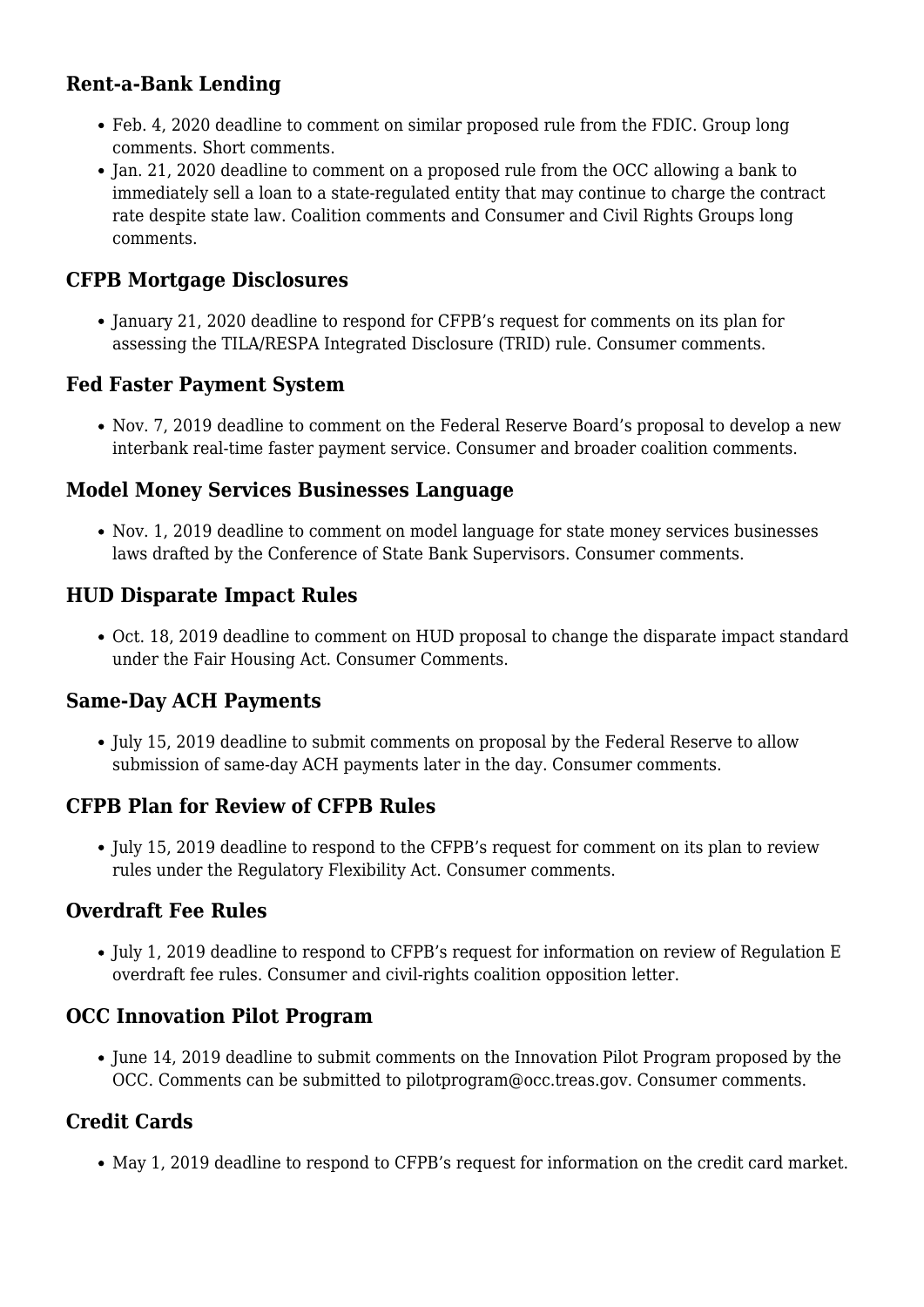# **Payday Loans**

- December 14, 2020 deadline to respond to CFPB's [notice seeking comment](https://www.regulations.gov/document?D=CFPB-2020-0035-0001) on "Payday Loan Disclosure Testing."
- March 18, 2019 deadline to comment on [proposed 15-month extension](https://www.regulations.gov/document?D=CFPB-2019-0007-0001) of compliance date for CFPB payday loan rule. [Group comments opposing](https://www.nclc.org/images/pdf/high_cost_small_loans/payday_loans/coalition-comments-to-cfpb-opposing-proposal-to-delay-compliance-date-mar2019.pdf) and [Group longer comments.](https://www.nclc.org/images/pdf/regulatory_reform/comm-cfpb-payday-compliance-date-delay.pdf)
- May 15, 2019 deadline to comment on CFPB's [proposal to remove ability-to-repay provisions](https://www.regulations.gov/document?D=CFPB-2019-0006-0001) of payday loan rule. [Group comments](https://www.nclc.org/images/pdf/high_cost_small_loans/payday_loans/comments-to-cfpb-opposing-changes-to-payday-rule-may2019.pdf) and [shorter comments.](https://www.nclc.org/images/pdf/high_cost_small_loans/payday_loans/short-comments-to-cfpb-opposing-changes-to-payday-rule-may2019.pdf)

# **PACE (Property Assessed Clean Energy) Loans**

- March 16, 2020 deadline to respond to FHFA's [request for public input](https://www.federalregister.gov/documents/2020/01/16/2020-00655/property-assessed-clean-energy-pace-program) on additional steps to deal with the "continued threat" that PACE loans pose to homeowners and the housing finance system.
- May 7, 2019 deadline to respond to the CFPB's [request for information](https://www.federalregister.gov/documents/2019/03/08/2019-04177/advance-notice-of-proposed-rulemaking-on-residential-property-assessed-clean-energy-financing) on residential PACE financing.

## **State Model Payments Law**

• April 20, 2019 deadline to respond to [request for information](https://www.csbs.org/sites/default/files/2019-02/RFI%20for%20Model%20State%20Payments%20Law.pdf) from the Conference of State Bank Supervisors on issues related to state money transmission and payments regulation as regulators begin work on model legislation to introduce in all 50 states based on [recommendations](https://www.csbs.org/sites/default/files/2019-02/Fintech%20Industry%20Advisory%20Panel%20-%20Payments%20Subgroup%20-%20January%202019%20Recommendations%20%28Final%29.pdf) from their industry advisory panel.

## **VA Mortgages**

February 15, 2019 deadline to file comments on the VA's [interim final rule](https://www.federalregister.gov/documents/2018/12/17/2018-27263/loan-guaranty-revisions-to-va-guaranteed-or-insured-cash-out-home-refinance-loans) on when the VA loan program can be used to refinance an existing mortgage. [Consumer comments](https://www.nclc.org/images//pdf/foreclosure_mortgage/predatory_mortgage_lending/nclc-comments-on-va-home-refinance-loans-feb2019.pdf).

# **CFPB No Action Letters and Product Sandbox**

Feb. 11, 2019 deadline to comment on the CFPB'[s proposed policy](https://www.regulations.gov/document?D=CFPB_FRDOC_0001-0661) on no-action letters and a Product Sandbox. [More information here](https://www.nclc.org/?p=6360). [NCLC](https://www.nclc.org/images/pdf/rulemaking/nclc-comments-nal-product-sandbox.pdf) and [coalition comments.](https://www.nclc.org/images/pdf/rulemaking/coalition-comments-nal-product-sandbox.pdf)

# **Identity Theft**

Feb. 11, 2019 deadline to respond to the FTC's [request for comment](https://www.ftc.gov/news-events/press-releases/2018/12/ftc-seeks-comment-identity-theft-detection-rules?utm_source=govdelivery) on identity theft detection rules.

# **Availability of Funds and Collection of Checks**

• Feb. 8, 2019 deadline to respond to [request for comments](https://www.regulations.gov/document?D=CFPB_FRDOC_0001-0660) by the CFPB and Federal Reserve Board on amendments to the regulations under the Expedited Funds Availability Act regarding the timing of access to funds deposited into accounts. [Consumer comments](https://www.nclc.org/images/pdf/regulatory_reform/comments-efaa-rcc-2019.pdf).

# **Mortgage Appraisals**

Feb. 5, 2019 deadline to comment on the agencies' (OCC, Board, and FDIC) [proposed rule](https://www.regulations.gov/document?D=FDIC-2018-0122-0001) to amend the regulations requiring appraisals for certain real estate-related transactions. [Consumer comments.](https://www.nclc.org/images/pdf/foreclosure_mortgage/mortgage_servicing/real-appraisal-comments-83-fed-reg.pdf)

## **Bank Small Dollar Loans**

• Jan. 22, 2019 deadline to respond to [FDIC's request for information](https://www.regulations.gov/document?D=FDIC-2018-0111-0001) about the regulation of